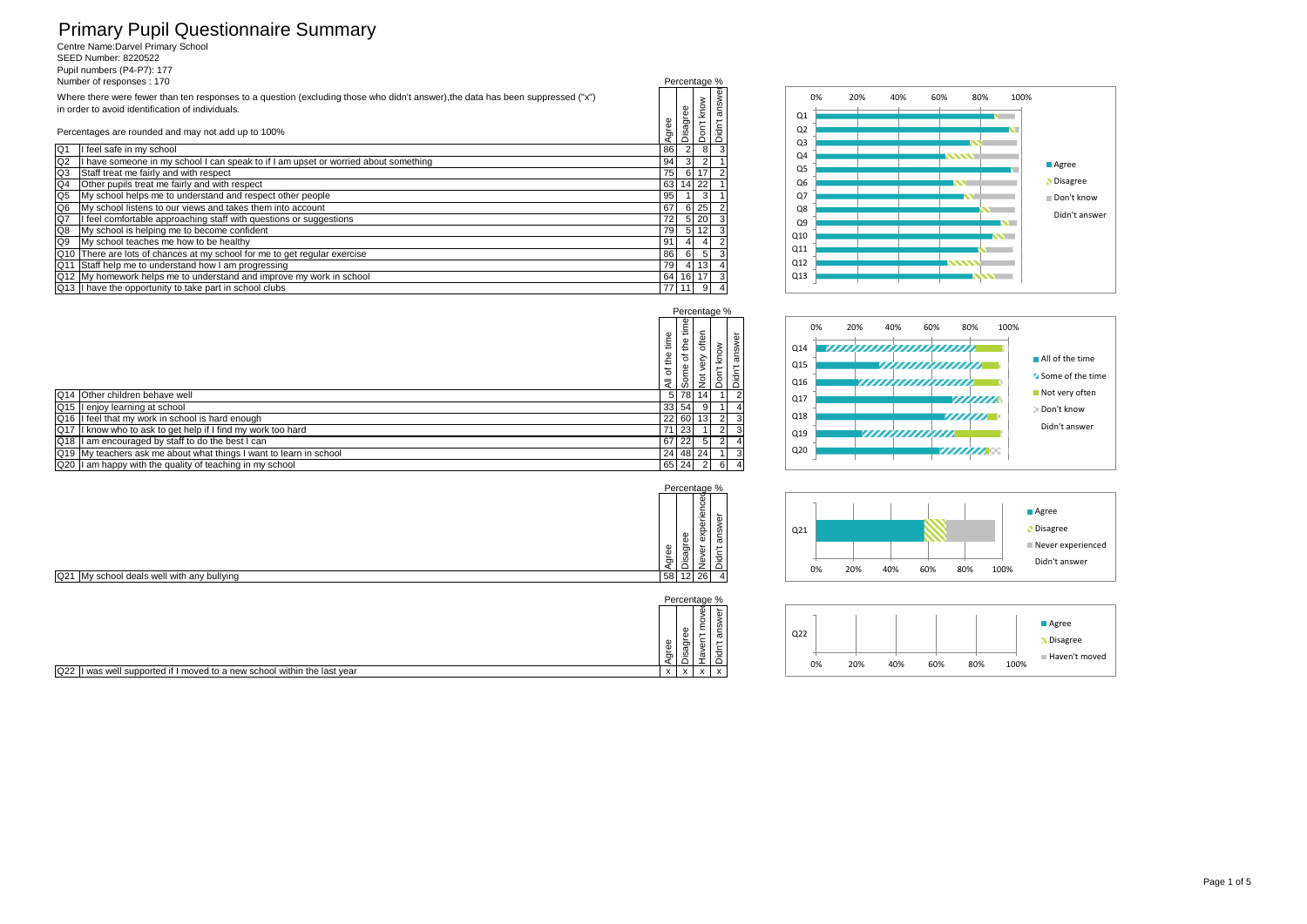# Primary Parent Questionnaire Summary Centre Name:Darvel Primary School SEED Number: 8220522

Pupil numbers (P4-P7): 177 Number of responses : 101

| Number of responses: 101                                                                                                                                                            | Percentage %                                                      |                                                                                                  |
|-------------------------------------------------------------------------------------------------------------------------------------------------------------------------------------|-------------------------------------------------------------------|--------------------------------------------------------------------------------------------------|
| Where there were fewer than ten responses to a question (excluding those who didn't answer), the data has been suppressed ("x")<br>in order to avoid identification of individuals. | disagree<br>agree<br>know<br>ans<br>e,                            | 0%<br>100%<br>20%<br>40%<br>60%<br>80%<br>wwwwwww<br>01<br>Q <sub>2</sub><br>,,,,,,,,,,,,,,,,,,, |
| Percentages are rounded and may not add up to 100%                                                                                                                                  | Strongly<br>Strongly<br>Agree<br>Don't<br>ö<br>۱ō                 | Q3<br>,,,,,,,,,,,,,,,,,<br>Q4<br>,,,,,,,,,,,,,,,,,,,,,,                                          |
| My child likes being at this school                                                                                                                                                 | 42 54<br>3 <sup>1</sup>                                           | Q5<br>www.www                                                                                    |
| Staff treat my child fairly and with respect                                                                                                                                        | 41 54<br>$\Omega$<br>$\overline{4}$                               | Q6<br>,,,,,,,,,,,,,,,,,,,,,,,,,,,,,                                                              |
| I feel that my child is safe at the school<br>Q3                                                                                                                                    | 47 50 3<br>$\overline{0}$                                         | $Q$ 7<br>,,,,,,,,,,,,,,,,,,,,,,,,,,                                                              |
| The school helps my child to feel confident                                                                                                                                         | $34$ 55 10<br>$\Omega$<br>$\Omega$                                | <i>UHUHUHUHU</i> W                                                                               |
| I feel staff really know my child as an individual<br>Q5                                                                                                                            | 35 49 12                                                          | Q8<br>■ Strongly agree                                                                           |
| My child finds their learning activities hard enough                                                                                                                                | 18 59 18<br>$\overline{2}$<br>0                                   | ,,,,,,,,,,,,,,,,,,,,,,,,<br>Q9                                                                   |
| My child receives the help they need to do well                                                                                                                                     | 23 61 7<br>$\overline{2}$<br>$6 \mid$                             | Q10<br>Agree                                                                                     |
| My child is encouraged to be healthy and take regular exercise                                                                                                                      | 34 56<br>$\overline{a}$                                           | Q11<br><i><b>UUUUUUUUUNNNNN</b></i><br>Disagree                                                  |
| The school supports my child's emotional wellbeing                                                                                                                                  | $26 \mid 54 \mid 9$<br>-ol<br>11<br>$\overline{0}$                | Q12<br><i>UUUUUUUUU</i> WWWT                                                                     |
| Q10 My child is making good progress at school                                                                                                                                      | 33 61 5<br>0                                                      | Strongly disagree<br>Q13<br><i><b>UUUUUUUUUNNNN</b></i>                                          |
| I receive helpful information about how my child is doing e.g. informal feedback, reports                                                                                           | $26$ 49 $23$<br>-3                                                | Don't know<br>Q14<br><i><b>UUUUUUUUUUNNNNNN</b></i>                                              |
| Q12 The information I receive about how my child is doing reaches me at the right time                                                                                              | $20 \ 53 \ 22$<br>$\overline{2}$<br>$\mathbf 0$                   | Q <sub>15</sub>                                                                                  |
| Q13 I understand how my child is assessed                                                                                                                                           | $13$ 50 22<br>5 10                                                | Didn't answer                                                                                    |
| Q14 The school gives me advice on how to support my child's learning at home                                                                                                        | 12 52 28<br>-5                                                    | Q16<br><i><b>WWW.WWW.WWW</b></i>                                                                 |
| Q15 The school organises activities where my child and I can learn together                                                                                                         | $10 \ 36 \ 40$<br>$\overline{\mathbf{3}}$<br>12<br>$\overline{0}$ | Q17<br><i>UNIMARIANIA</i> N                                                                      |
| Q16 The school takes my views into account when making changes                                                                                                                      | 14 47 17<br>22<br>$\overline{1}$<br>0                             | Q18<br>,,,,,,,,,,,,,,,,,,,,,,,,,,,,,                                                             |
| $Q17$  I feel comfortable approaching the school with questions, suggestions and/or a problem                                                                                       | 34 58 7<br>$\Omega$<br>0                                          | Q19<br>77777777777777XXXXXIII                                                                    |
| Q18  I am kept informed about the work of the Parent Council and/or parent association                                                                                              | 25 56 9<br>$\mathbf 0$<br>$\overline{4}$                          | Q20<br><i><u>UMMUMMANNI</u></i>                                                                  |
| Q19   I feel encouraged to be involved in the work of the Parent Council and/or parent association                                                                                  | $26$ 44 16<br>-51<br>10 <sup>1</sup>                              | Q21<br>,,,,,,,,,,,,,,,,,,,,,,                                                                    |
| Q20  I am satisfied with the quality of teaching in the school                                                                                                                      | $33 \ 51 \ 13$<br>$\pmb{0}$                                       |                                                                                                  |
| Q21 The school is well-led and managed                                                                                                                                              | $35 \ 57 \ 5$<br>$\overline{0}$<br>$\mathbf 0$                    | Q22<br><i>VIIIIIIIIIIIIII</i> IAN                                                                |
| Q22 The school encourages children to treat others with respect                                                                                                                     | 33   57<br>$\mathbf 0$                                            | Q <sub>23</sub><br>,,,,,,,,,,,,,,,,,                                                             |
| I would recommend the school to other parents<br>Q23                                                                                                                                | 40 50<br>$\overline{2}$<br>$\mathbf 0$                            | Q24<br><i>,,,,,,,,,,,,,,,</i> ,,                                                                 |
| Q24 Overall. I am satisfied with the school                                                                                                                                         | 38 53 3<br>$\overline{2}$                                         |                                                                                                  |



Q25 The school deals well with any bullying

|                   |            |              | Percentage %               |                     |                  |           |     |     |     |
|-------------------|------------|--------------|----------------------------|---------------------|------------------|-----------|-----|-----|-----|
| agree<br>Strongly | gree       | isagree      | Ф<br>disag<br>rongly<br>ċΩ | o<br>Ō<br>òΣ<br>asn | answer<br>Didn't | Q26<br>0% | 20% | 40% | 60% |
| $\check{}$        | $\check{}$ | $\checkmark$ | $\checkmark$               | $\checkmark$        | $\check{}$       |           |     |     |     |

Percentage %

|     |     |     |     |     |      | ■ Strongly agree    |
|-----|-----|-----|-----|-----|------|---------------------|
| Q26 |     |     |     |     |      | Agree               |
|     |     |     |     |     |      | <b>Disagree</b>     |
| 0%  | 20% | 40% | 60% | 80% | 100% | ■ Strongly disagree |

 $Q26$  My child was well supported if they moved to a new school within the last year  $\frac{3x}{x}$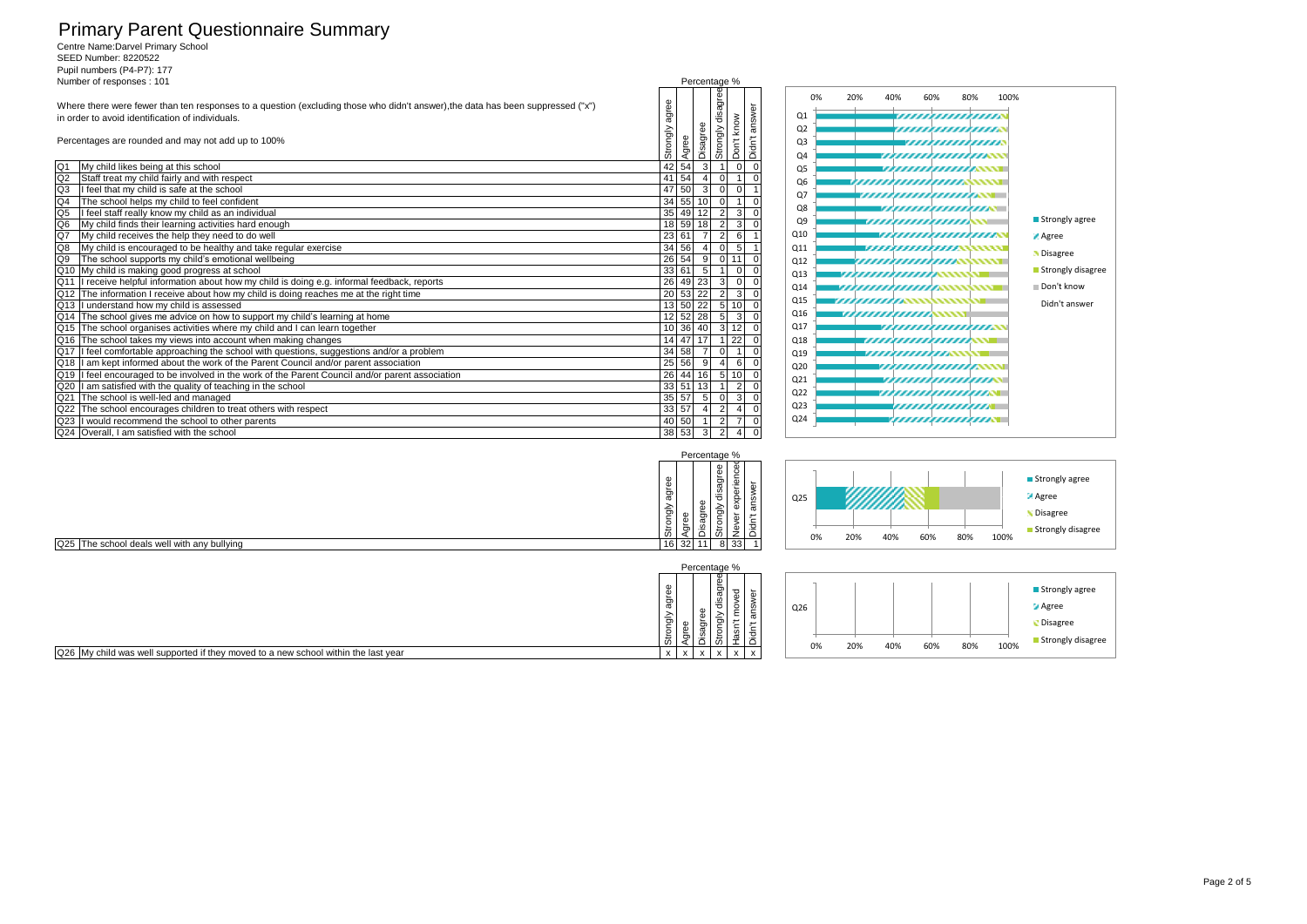# School Partner Questionnaire Summary Centre Name:Darvel Primary School SEED Number: 8220522

| Number of responses : 9                                                                                                                                                                                                                   | Percentage %                                                                                                                          |
|-------------------------------------------------------------------------------------------------------------------------------------------------------------------------------------------------------------------------------------------|---------------------------------------------------------------------------------------------------------------------------------------|
| Where there were fewer than ten responses to a question (excluding those who didn't answer), the data has been suppressed ("x")<br>in order to avoid identification of individuals.<br>Percentages are rounded and may not add up to 100% | 20%<br>0%<br>100%<br>80%<br>answer<br>ᅙ<br>€<br>O <sub>1</sub><br>Noc<br>즔<br>Q <sub>2</sub><br>ă<br>Q <sub>3</sub><br>O <sub>4</sub> |
| My service/organisation works in partnership with the school on a regular basis                                                                                                                                                           | ■ Strongly agree                                                                                                                      |
| We are aware of the school's procedures for reporting child protection concerns                                                                                                                                                           | 05<br><b>Agree</b>                                                                                                                    |
| My service/organisation has a clear understanding of the school's strategies for raising attainment for all                                                                                                                               | 06                                                                                                                                    |
| There are effective arrangements in place for jointly planning services with the school                                                                                                                                                   | Disagree<br>O <sub>7</sub><br>$\mathsf{x}$<br>$\boldsymbol{\mathsf{x}}$                                                               |
| There are effective arrangements to jointly deliver services with the school                                                                                                                                                              | Strongly disagree<br>O8                                                                                                               |
| My service/organisation is involved in the school's self-evaluation process                                                                                                                                                               | O <sub>9</sub>                                                                                                                        |
| Roles and responsibilities are clearly defined within the partnership                                                                                                                                                                     | Don't know<br>$\mathsf{x}$<br>$\times$<br>$\times$<br>$\mathsf{x}$<br>$\boldsymbol{\mathsf{x}}$                                       |
| Effective arrangements are in place to evaluate the impact of our partnership working                                                                                                                                                     | Q <sub>10</sub><br>N/A                                                                                                                |
| My service/organisation is kept up to date with changes in the school which may affect the services we deliver.<br>Q9                                                                                                                     | Q11<br>$\mathsf{x}$<br>$\times$<br>$\boldsymbol{\mathsf{x}}$<br>Didn't answer                                                         |
| Q10 The school provides my service/organisation with relevant information about the needs of learners                                                                                                                                     | Q <sub>12</sub><br>$\times$                                                                                                           |
| Q11 Arrangements are in place to support my service/organisation to share relevant information about the progress of learners with the school                                                                                             | $\boldsymbol{\mathsf{x}}$<br>x<br>Q <sub>13</sub>                                                                                     |
| Q12 The school values the contribution made by my service/organisation                                                                                                                                                                    | $\times$<br>$\mathsf{x}$<br>X<br>Q14                                                                                                  |
| Q13 The school actively promotes my service/ organisation to potential users                                                                                                                                                              | $\times$<br>$\mathsf{x}$<br>$\boldsymbol{\mathsf{x}}$                                                                                 |
| Q14 There are opportunities to network, share practice and participate in joint training and development                                                                                                                                  | Q <sub>15</sub>                                                                                                                       |
| Q15 My service/organisation has a clear understanding of the social, cultural and economic context of the school                                                                                                                          | Q16                                                                                                                                   |
| Q16 Overall, partnership working with the school works well                                                                                                                                                                               | $\mathbf{x}$<br>$\boldsymbol{\mathsf{x}}$<br>x<br>x<br>x                                                                              |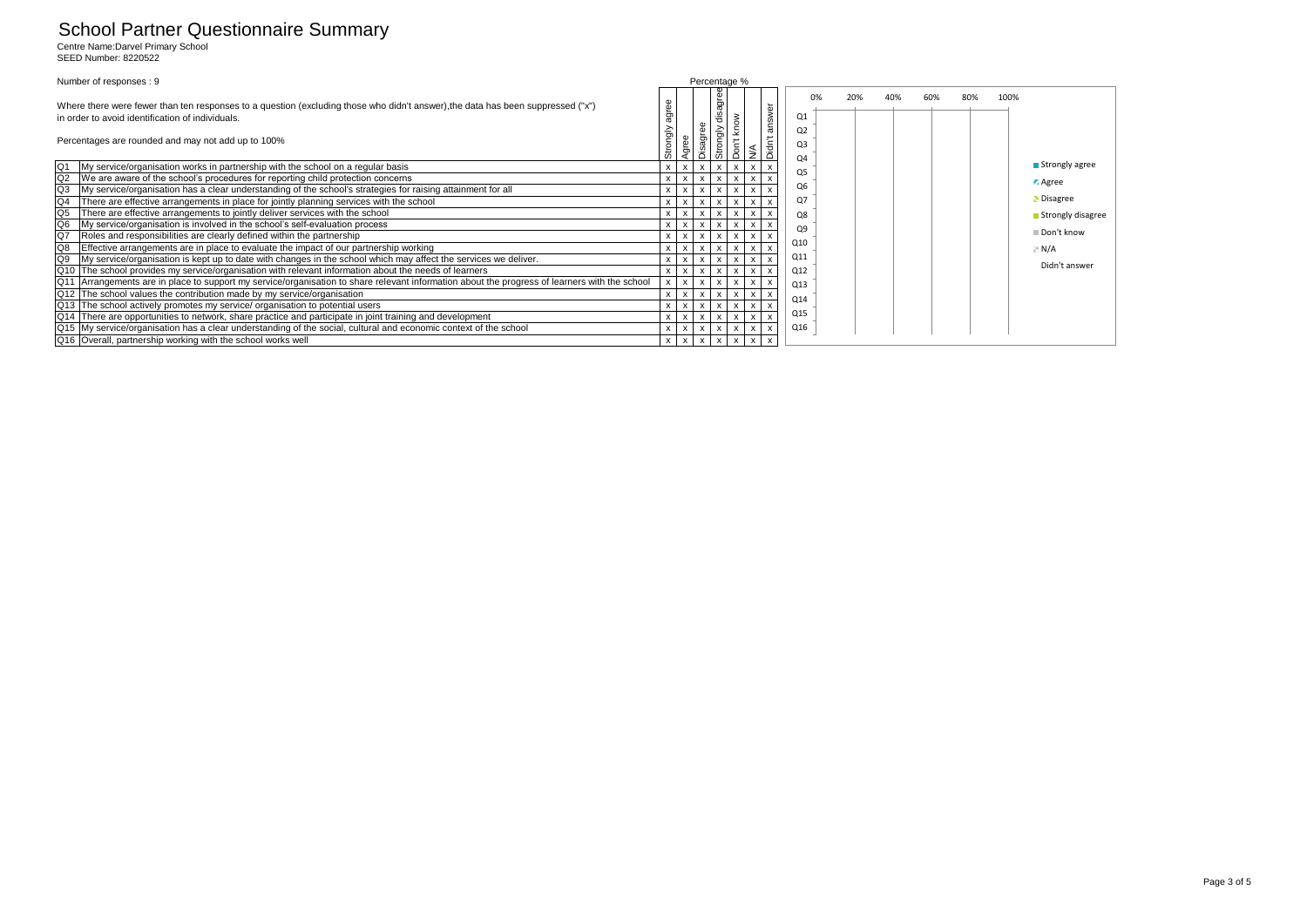# Teaching and Pupil Support Questionnaire Summary Centre Name:Darvel Primary School SEED Number: 8220522

Teacher numbers (FTE): 19 Number of responses : 24

| Number of responses: 24                                                                                                                                     | Percentage %                                                                                                            |
|-------------------------------------------------------------------------------------------------------------------------------------------------------------|-------------------------------------------------------------------------------------------------------------------------|
|                                                                                                                                                             | 80%<br>100%<br>20%<br>40%<br>60%<br>0%                                                                                  |
| Disclosure control has been applied to the data, this means a small number of responses have been changed to prevent individuals being                      | disagre<br>agree                                                                                                        |
| identified.                                                                                                                                                 | answer<br>O <sub>1</sub><br>,,,,,,,,,,,,,,,,,                                                                           |
|                                                                                                                                                             | Q <sub>2</sub><br>,,,,,,,,,,,,,,,,,,,,,,,,,                                                                             |
| Percentages are rounded and may not add up to 100%                                                                                                          | Q <sub>3</sub><br>,,,,,,,,,,,,,,,,,,,,,,,,,,,,,,                                                                        |
|                                                                                                                                                             | Don't know<br>Strongly<br>Strongly<br>Didn't a<br>Agree<br><b>Disa</b><br>$\frac{4}{2}$<br>Q4<br>,,,,,,,,,,,,,,,,,,,    |
| I find it rewarding to be a member of staff at this school                                                                                                  | 38 54<br>Q5<br>$\Omega$<br><i>,,,,,,,,,,,,,,</i> ,,,,,,                                                                 |
| Q <sub>2</sub><br>I feel a valued part of the school community                                                                                              | 25 58<br>$\overline{4}$<br>4<br>Q <sub>6</sub><br>,,,,,,,,,,,,,,,,,,,,,,,,                                              |
| Q <sub>3</sub><br>I am encouraged to learn and share practice with colleagues from other schools                                                            | 13 63 13 <br>$\mathbf 0$<br>$\Omega$<br>8<br>$\overline{4}$<br>Q7<br>,,,,,,,,,,,,,,,,,,,,,,,,                           |
| Q <sub>4</sub><br>I have a clear understanding of the social, cultural and economic context of the school                                                   | $\frac{1}{38}$ 46<br>$\Omega$<br>$\overline{4}$<br>$\overline{4}$<br>$\overline{4}$<br>$\vert$                          |
| Q <sub>5</sub><br>I feel appropriately supported by the school to undertake my role                                                                         | Q8<br><i>,,,,,,,,,,,,</i> ,,,,,,,,,,,,,,,,<br>46 46<br>4<br>$\Omega$<br>4 <sup>1</sup><br>$\overline{0}$                |
| GO<br>I am supported to engage in professional learning                                                                                                     | Q9<br><i><b><i>HIMMINIA</i>N</b></i><br>$25 \overline{67}$<br>4 <sup>1</sup><br>ol<br>$\overline{0}$<br>$\overline{4}$  |
| My professional learning enables me to reflect on and improve my practice<br>Q7                                                                             | Q10<br><i>,,,,,,,,,,,,,</i> ,,,,,<br>$21$ 71<br>$\overline{4}$<br>ol<br>$\overline{0}$<br>4 <sup>1</sup>                |
| Q <sub>8</sub><br>I have regular opportunities to undertake leadership roles                                                                                | Q11<br>,,,,,,,,,,,,,,,,<br>$25$ 42<br>$\overline{0}$<br>4 17<br>8                                                       |
| I have opportunities to be involved in agreeing priorities for the school<br>Q9                                                                             | Q12<br>,,,,,,,,,,,,,,,,,,,,,<br>$50$ 38<br>8<br>ol<br>$\overline{4}$<br>$\Omega$<br>- 0                                 |
| I am actively involved in the school's on-going self-evaluation<br>Q10                                                                                      | Q13<br>$46$ 42 8<br>ol<br>$\Omega$<br>$\overline{4}$<br>$\mathcal{C}$                                                   |
| Q11 GTCS standards are used to support professional dialogue                                                                                                | Q14<br>,,,,,,,,,,,,,,,,,,<br>■ Strongly agree<br>$29 \overline{50}$<br>0<br>-ol<br>$\overline{4}$<br>17<br>- 0          |
| I use information and data effectively to identify and reduce inequalities in children and young people's outcomes<br>Q12                                   | Q15<br>33 63 <br>$\circ$<br>- ol<br>ol<br>,,,,,,,,,,<br>$\overline{4}$                                                  |
| I understand how to apply the school's procedures relating to child protection and safequarding<br>Q13                                                      | Agree<br>75 21<br>Q16<br>-ol<br>$\Omega$<br>$\Omega$<br>$\overline{4}$<br>,,,,,,,,,,,,,,,,,,,,                          |
| Q14 The school's vision and values underpins my work                                                                                                        | <b>N</b> Disagree<br>38   58<br>ol<br> 0 <br>$\overline{0}$<br>4 <sup>1</sup><br>Q17<br>,,,,,,,,,,,                     |
| Q15 Staff treat all children and young people fairly and with respect                                                                                       | 67 29<br>ol<br> 0 <br>$\overline{0}$<br>$\overline{4}$<br>Q18<br><i>HHHHHHHHHA</i> NN                                   |
| Q16 Colleagues treat each other with respect                                                                                                                | Strongly disagree<br>33 63 <br>$\overline{0}$<br>$\circ$<br>4 <sup>1</sup><br>$\overline{0}$<br>Q19                     |
| Q17 Children and young people are encouraged and supported to treat others with respect                                                                     | ,,,,,,,,,,<br>Don't know<br>63 33<br>ol<br>$\overline{0}$<br>-ol<br>$\overline{4}$                                      |
| Q18 Children and young people are well behaved                                                                                                              | Q <sub>20</sub><br><i><b>UMMUMANN</b></i><br>17 63 17 <br>ol<br>$\overline{0}$<br>$\Omega$<br>$\overline{4}$<br>N/A     |
| Q19 The school deals effectively with bullying                                                                                                              | Q21<br>,,,,,,,,,,,,,,,,,,,,,,,,,,,,,<br>58 33<br>$\Omega$<br>- ol<br>8<br>$\Omega$                                      |
| Q20<br>I am provided with feedback when I report a bullying incident                                                                                        | Q <sub>22</sub><br>,,,,,,,,,,,,,,,,,,,,,,,,<br>Didn't answer<br>33 38 13<br>$\mathbf 0$<br>0117                         |
| Staff at all levels within the school communicate effectively with each other<br>Q21                                                                        | Q <sub>23</sub><br><i><u>UHUHUHUHUMN</u></i><br>17 54 25<br>$\Omega$<br>$\Omega$                                        |
| Q22 The school's arrangements for engaging parents in their children's learning are effective                                                               | Q24<br>,,,,,,,,,,,,,,,,,,,,,,,,,<br>25 63<br>$\mathbf 0$                                                                |
| Q23 The school is well-led and managed                                                                                                                      | Q <sub>25</sub><br>25 63 <br>,,,,,,,,,,,,,,,,,,,,,,,,,<br>-81<br>$\Omega$<br>$\bigcap$<br>$\vert$                       |
| Q24<br>Collaborative working across the school is effective in taking forward improvement                                                                   | Q26<br>21 67<br>$\Omega$<br>$\overline{4}$<br>4                                                                         |
| Children and young people are engaged in their learning<br>Q <sub>25</sub>                                                                                  | Q27<br>42 50<br>$\mathbf 0$<br>,,,,,,,,,,,,,,,,,,,,,,<br>$\Omega$<br>$\Delta$                                           |
| I give children and young people regular feedback which helps them to progress<br>Q26                                                                       | 58 38<br>$\Omega$<br>$\mathbf 0$<br>Q <sub>28</sub><br>$\Omega$<br>,,,,,,,,,,,,,,,,,,,,,,,                              |
| Q27 Children and young people are provided with experiences which meet their learning needs                                                                 | $29$ 67<br>$\overline{0}$<br>$\mathbf 0$<br>$\overline{4}$<br>$\Omega$<br>Q <sub>29</sub><br><i><b>WINDOWINDOWN</b></i> |
| Q28 Children and young people are involved in talking about and planning their learning                                                                     | $17$ 75 4<br>$\overline{0}$<br>ol<br>4 <sup>1</sup><br>Q30<br><i><u>UNIONINIUMINA – </u></i>                            |
| Q29 Children and young people are involved in setting their learning targets                                                                                | 13 63 21<br> 0 <br> 0 <br>4 <sup>1</sup><br>Q31<br><i><u>UUUUUUUUUUUNNNNN</u></i>                                       |
| Q30 Children and young people have the opportunity to lead their learning                                                                                   | 13 75 4<br>ol<br>$\overline{4}$<br>4 <sup>1</sup><br>$\overline{0}$<br>Q <sub>32</sub>                                  |
| I receive appropriate support for planning, preparation and assessment<br>Q31                                                                               | <i>,,,,,,,,,,,,,,,,,</i> ,,,,<br>$13$ 58 25<br>$\Omega$<br>$\Omega$<br>$\overline{4}$                                   |
| The school has effective strategies for supporting children and young people with their learning, including those requiring additional support 33 58<br>Q32 | Q <sub>33</sub><br>,,,,,,,,,,,,,,,,,,,,<br>$\sim$ 4<br> 0 <br>4 <sup>1</sup><br> 0 <br>$\Omega$                         |
| Staff have a shared understanding of their 'responsibility for all' in literacy, numeracy and health and wellbeing<br>Q33                                   | Q34<br>,,,,,,,,,,,,,,,,,,,,,,<br>25 67 0<br>-ol<br>8 I<br>$\overline{0}$                                                |
| I feel supported by a range of moderation activities which enable me to engage effectively with literacy and numeracy<br>Q34                                | Q35<br><i>mmmmm</i> ww<br>8 50 25 4 13<br> 0                                                                            |
| have regular opportunities to help shape the curriculum through discussions with colleagues and partners<br>Q35                                             | Q36<br>,,,,,,,,,,,,,,,,,,,,,,,,,<br>33 46 13 0<br>$\overline{4}$<br>4 <sup>1</sup>                                      |
| I am aware of the school's strategies for raising attainment for all<br>Q36                                                                                 | 33   58   4<br>$\overline{0}$<br>4 <sup>1</sup><br>$\overline{0}$                                                       |